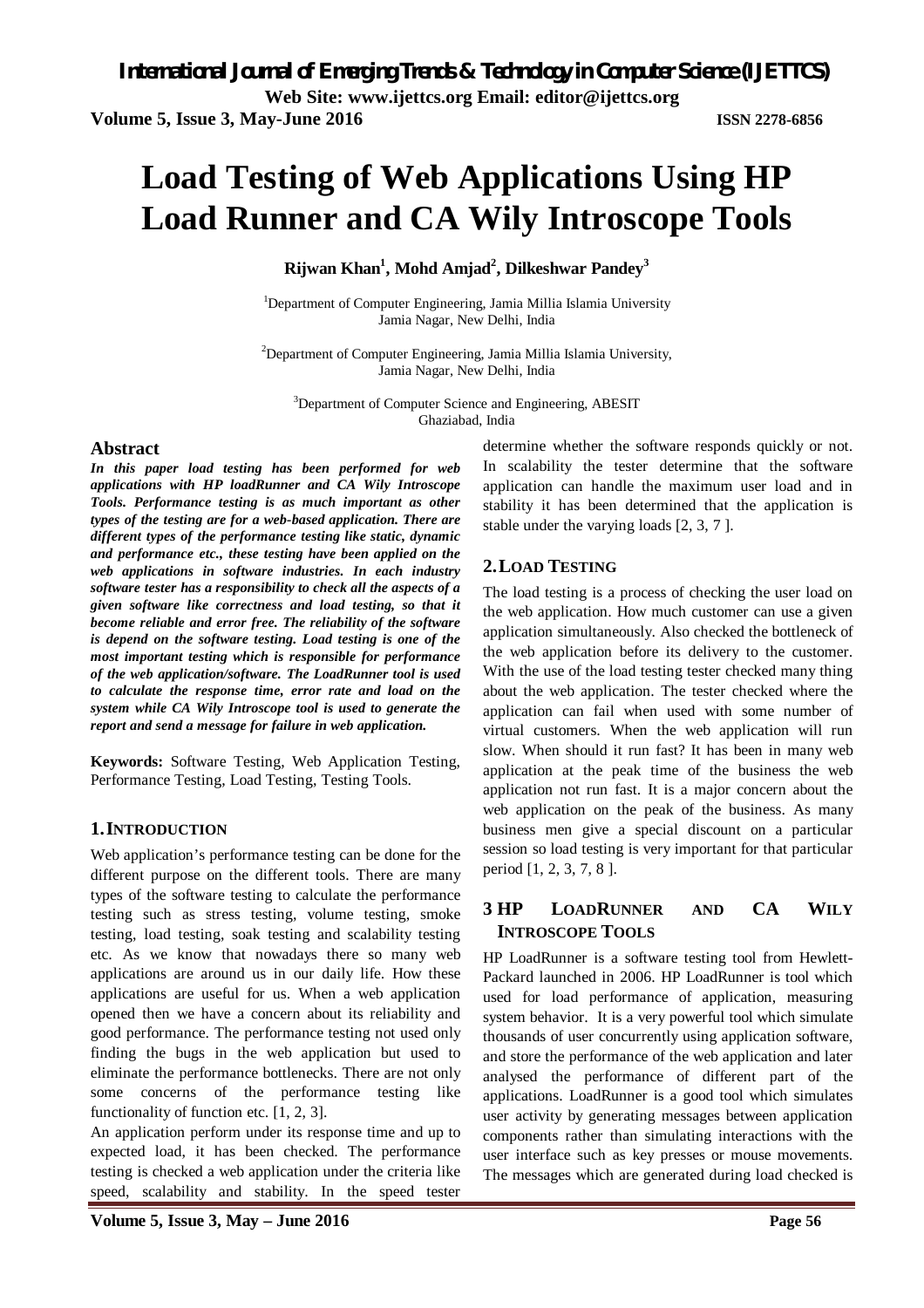# *International Journal of Emerging Trends & Technology in Computer Science (IJETTCS)* **Web Site: www.ijettcs.org Email: editor@ijettcs.org Volume 5, Issue 3, May-June 2016 ISSN 2278-6856**

written as test script. LoadRunner can generate the scripts by recording them, such as logging HTTP requests between a client web browser and an application's web server.

Nowadays all the industries are going to online so they relies on good web applications for their business. The success or failure of the business depends on the online application of the business how fast it is and how much time it take to complete customer's tasks. It also depends on the solutions of all the problems to be fix in a minimum time. In web application environment it is more difficult to solve the issues came during the operations of the web application. As business grows the most complex problems came in the limelight so testing need a real time intelligence system to vigilance of the web application performance and should have a quality to find the cause of failure of the web application quickly. CA Wily Introscope is a tool which vigilance 24 hours all the days on the web application in the production environment. With the use of CA wily Introscope tool testers easily resolve all the errors came during access of web application.

### **4 EXPERIMENTAL SETUP**

For the experiment with HP LoadRunner and CA Wily Introscope we developed a web application for banking system and checked its performance with both the tools. Once the scripts are ready we need to upload it in Load Generator and create scenarios with appropriate workload that has been decided and then we need to perform the testing.

The banking website has the following functions

- Login/Logout.
- Add payee
- Check Balance
- Amount Transfer
- View Account Statement
- Credit Card Payment

#### **4.1 Analysis Test Report**

Once every test is completed, the logs and results are collected from the controller machine. The report is prepared with following:

#### **LoadRunner Analysis Reports**

- Transaction Response Time
- Transaction Pass/Failed
- Throughput (Kilobytes/sec)
- Errors Rate vs. Load on the system

Degradation of response times with load on the system.

#### **4.2 Test Cases and Load Distribution**

We tester prepared the test data for scripting and test the performance testing for the web application of banking

system. The load distribution is define here with their name and functioning.

- Login Logout: Launch application with given URL and user data. Login into the web application using the user data. Logout the application.
- Add Payee: Launch application with given URL and user data. Login into the application using the user data. Click on payments tab available on top of the screen. Enter account, name, IFSC code and other details. Click on add button. Click on verify. Enter the verification code and then click on verify.
- Check Balance: Launch application with given URL and user data. Login into the Application using the user data. Click on payments tab available on top of the screen. Click the check balance button. Select the saving account. Logout the application.
- Amount Transfer: Launch application with given URL and user data. Login into the application using the user data. Click on payments tab available on top of the screen. Click on make a payment. Select the account from which you want to pay. Select the account to whom you want to pay. Click on submit button. Enter the verification code and then click on verify. Click on submit button. Logout the application.
- View Account Statement: Launch application with given URL and user data. Login into the application using the user data. Click on payments tab available on top of the screen. Click on view statement. Select the format and period in which you want the statement. Click on submit button. Enter the Verification code and then click on Verify.
- Credit Card Payment: Launch application with given URL and user data. Login into the application using the user data. Click on bill pay and recharge tab available on top of the screen. Click on continue. Select the biller whose bill you want to pay. Select the Amount option to pay. Click on submit button. Logout the application.

Below Transactions have to be achieved in 1 hour steady state (excluding Users ramp up and ramp down)

|  |  |  | <b>Table 1.</b> Table for workload distribution |
|--|--|--|-------------------------------------------------|
|--|--|--|-------------------------------------------------|

| <b>Business functions</b> | <b>Transaction to achieved per</b><br>hour |
|---------------------------|--------------------------------------------|
| Login Logout              | 400                                        |
| Add Payee                 | 160                                        |
| <b>Check Balance</b>      | 100                                        |
| <b>Amount Transfer</b>    | 400                                        |
| <b>View Account</b>       | 200                                        |
| <b>Statement</b>          |                                            |
| Credit Card Payment       | 400                                        |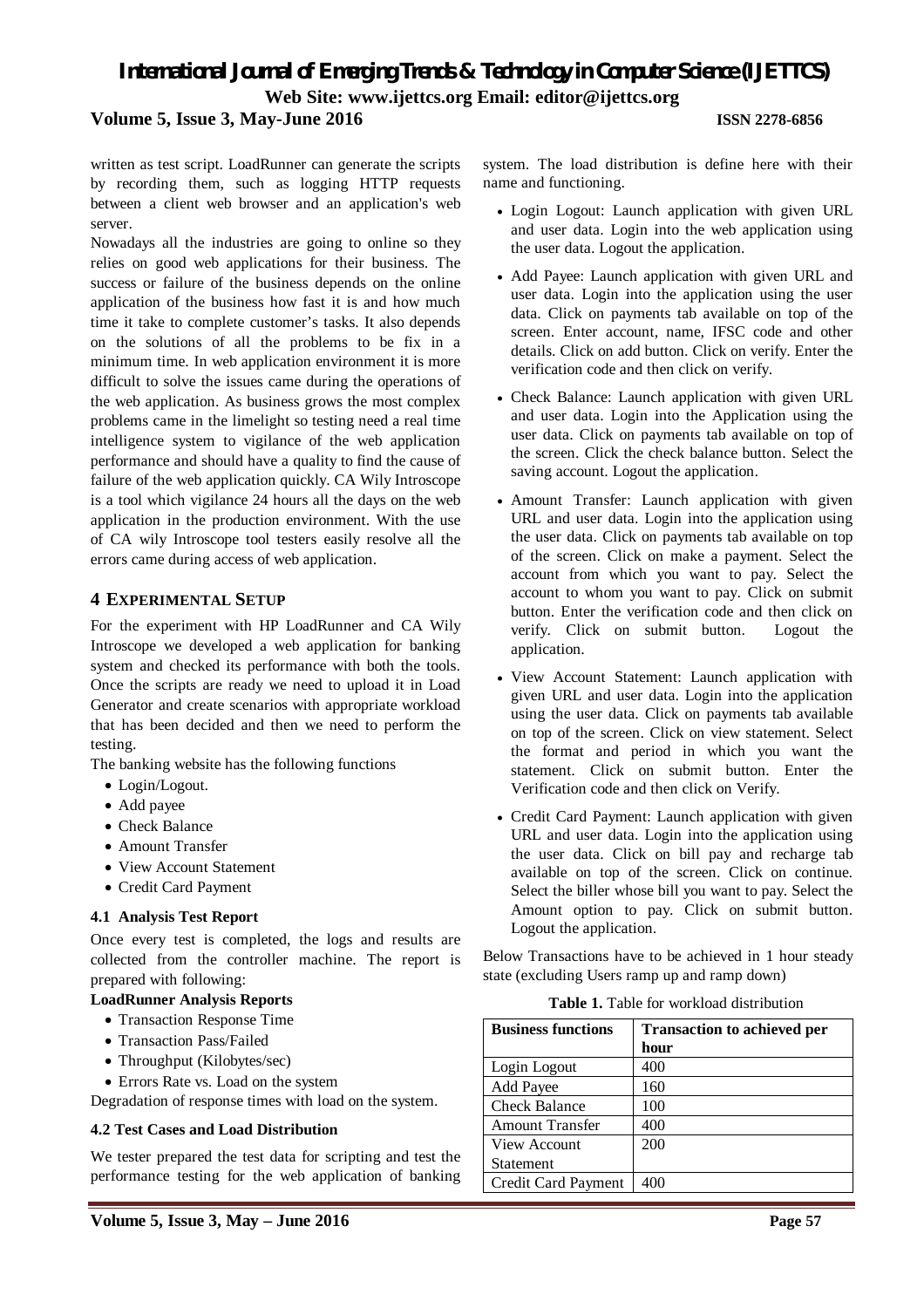# *International Journal of Emerging Trends & Technology in Computer Science (IJETTCS)* **Web Site: www.ijettcs.org Email: editor@ijettcs.org Volume 5, Issue 3, May-June 2016 ISSN 2278-6856**

Below table depicts the number of user information that would be used for each business functionalities.

| <b>Business functions</b> | <b>Number of Virtual Users</b> |
|---------------------------|--------------------------------|
| Login Logout              | 50                             |
| Add Payee                 | 40                             |
| <b>Check Balance</b>      | 20                             |
| <b>Amount Transfer</b>    | 100                            |
| View Account              | 50                             |
| Statement                 |                                |
| Credit Card Payment       | 100                            |

Below the table is given for the requirement of Hardware and Software.

**Table 3.** Table for hardware and software require

| <b>Hardware</b>    | <b>Software</b>               |
|--------------------|-------------------------------|
| Processor: Pentium | Load Agent software should be |
| IV Dual 4.1 GHz.   | installed in identified Load  |
|                    | <b>Generator Machines</b>     |
| RAM: 8 GB          |                               |
| CPU Count: 4       |                               |

# **5 LOAD RUN**

When we checked for the load test with each application on HP LoadRunner than found how much time these function failed and what is the failure percentage of these functions. Below the table for load test run is given the HP LoadRunner.

# **5.1 Analysis of load test**

The graph displays the amount of throughput (in megabytes) on the Web server during the load test is shown in figure 1. Throughput represents the amount of data that the Virtual Users received from the server at any given second. This graph helps you to evaluate the amount of load Virtual Users generate, in terms of server throughput. Graph in figure 1 highlight the amount of bytes returned by the server during the course of load test. It can be seen when the users were getting ramped up into the application, the amount of bytes returned by the server is highly fluctuating and once all the users completely ramped up then the THROUGHPUT becomes stable. Graph in figure 1shows how stable the test remained throughout as there were no peaks or spikes during the load test period. On an average, 200,000 bytes per second were returned by the server.



**Figure 1.** Throughput

Below graph is for the hits per second and it show the consistency with the throughput graph which is a very good sign when dealing with the performance testing. The amount of hits in a second is highly fluctuating during the initial ramp up duration and once all the users completely ramped up then the pattern becomes stable. On an average, 30 hits per second were observed.



**Figure 2.** Hits Per Second Grarph

The Load Test that we ran went successful with the Expected workload and the results were as mentioned below. All transactions response times were under the SLA (Service level agreement). 100% of the transaction volumes were achieved. No transaction was having errors or failures more than 10% average.

### **5.2 Smoke test Wily report**

Some other reports are also generated by Wily Introscope tool. As garbage collection and web container etc. Garbage collection is a process of freeing memory taken up by the object no longer is use, once memory is freed up it is usable by other objects. So CA Wily Introscope tool generate a report on garbage collection which is very important shown in figure 3.